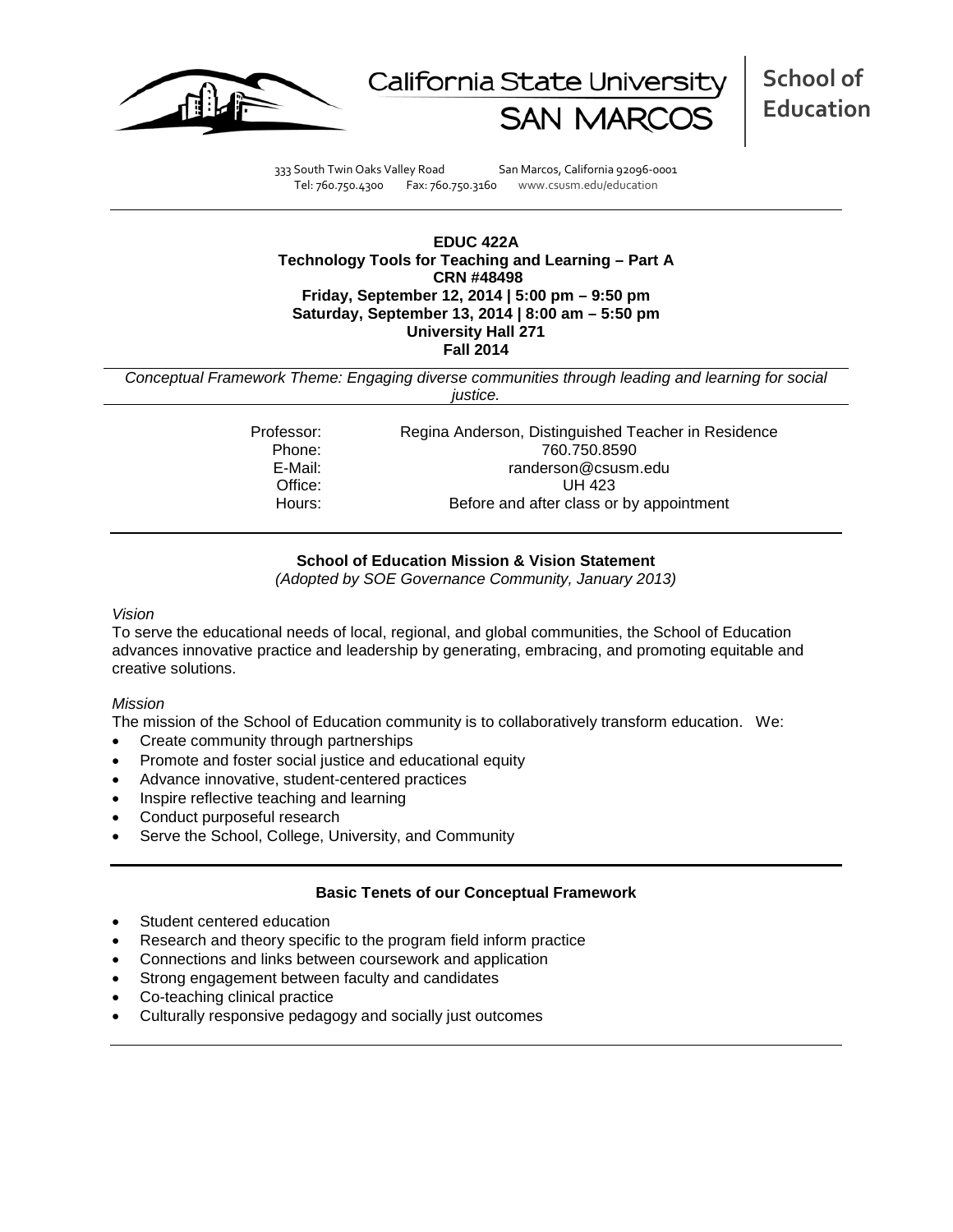## **COURSE DESCRIPTION**

Equivalent to the first third of EDUC 422. Includes the productivity and professional practice skills and concepts in

using technology in the classroom. Topics include educational uses of word processing, databases, and spreadsheets. *May not be taken for credit by students who have received credit for EDUC 422 and E494J.*

The EDUC 422 course prepares teacher candidates to apply specific educational technology-based applications in methods courses for implementation in teaching and learning with students as well as to their own professional growth. When entering the teacher education program, School of Education faculty assume teacher candidates have competency in the applications covered in this course, and, therefore, will make assignments requiring teacher candidates to apply these skills.

#### **Course Prerequisites**

Students need to have basic computing knowledge and skills such as word processing, file and folder organization and storage, and e-mail and the Internet, It is recommended that students complete a fundamental computer literacy course with a grade B or higher in the last 12 months.

#### **Course Objectives**

Teacher candidates will demonstrate competency in:

- Meeting the National Educational Technology Standards for Teachers (NETS•T) outlined below at a basic level of proficiency;
- Using a variety of educational technology tools that are applied in teaching and learning within the credential program and used in public school settings.

## **Required Supplies**

There is no required text for this course. Instead, you will need the following:

- ISTE online student membership.
- File storage: Cloud storage or a mass storage device, e.g., USB flash drive (8 GB or larger)
- Use of campus email account and Cougar Course for course communication (provided free)

NOTE: It is not necessary to purchase the educational software, as many of the specific software titles are available on the Web in demo-version and/or available on campus.

## **STUDENT LEARNING OUTCOMES**

#### **Teacher Performance Expectation (TPE) Competencies**

This course is designed to help teachers seeking a California teaching credential to develop the skills, knowledge, and attitudes necessary to assist schools and district in implementing effective programs for all students. The successful candidate will be able to merge theory and practice in order to realize a comprehensive and extensive educational program for all students. You will be required to formally address TPE 14: CSUSM Educational Technology (based on ISTE NETS•T: see below)

The following TPEs are also addressed in this course:

- TPE 4 Making Content Accessible (NETS•T I and II)
- TPE 5 Student Engagement (NETS•T I and II)
- TPE 6 Developmentally Appropriate Teaching Practices (NETS•T I and II)
- TPE 7 Teaching English Language Learners (NETS•T II and IV)
- TPE 12 Professional, Legal, and Ethical Obligations (NETS . IV)
- TPE 13 Professional Growth (NETS•T V)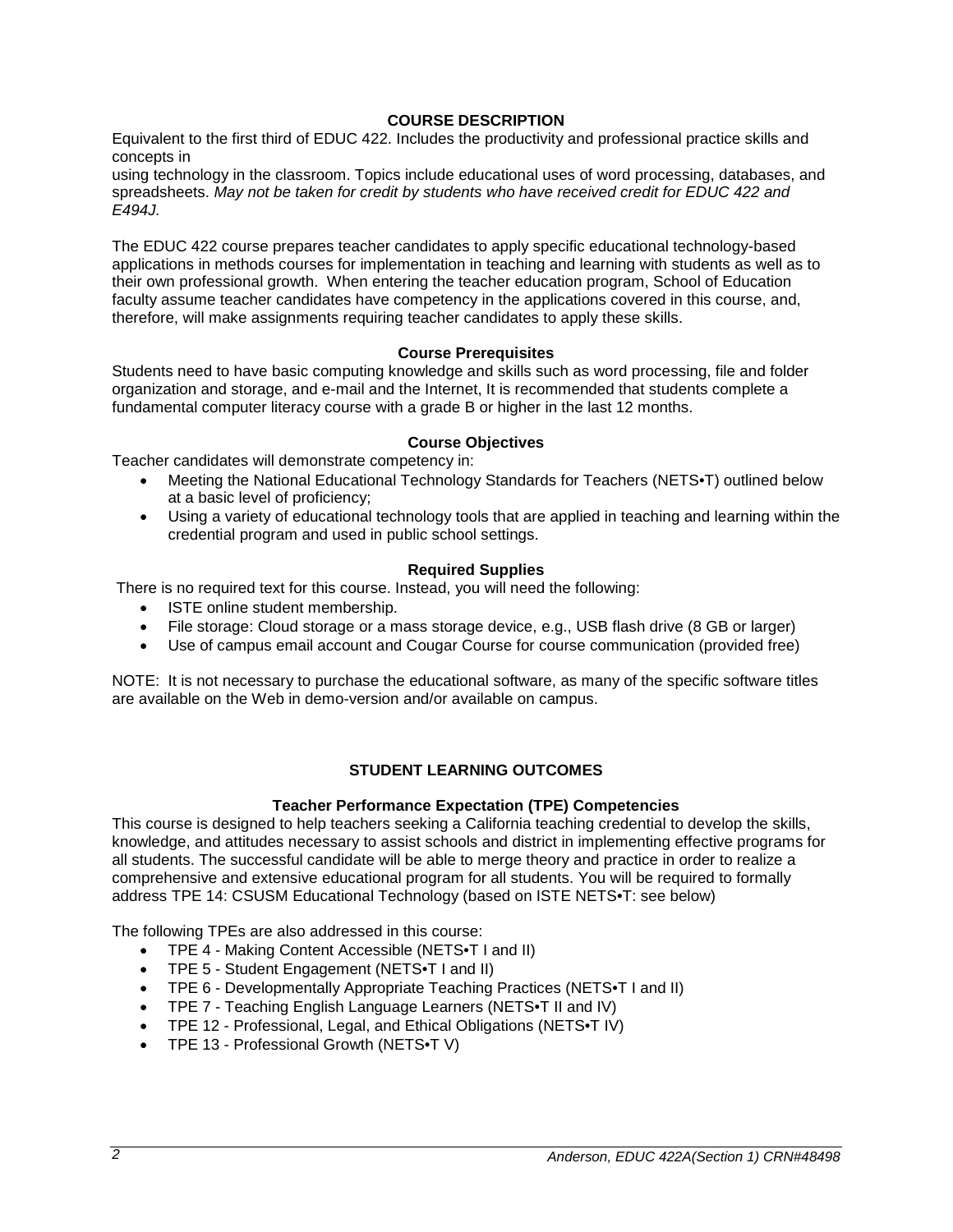The course also addresses Special Education Standards by California Commission on Teacher Credentialing:

- Multiple and Single Subject Program Standard 13: Preparation to Teach Special Populations (Students with Special Needs) in the General Education Classroom
- Preliminary Education Specialist Program Design Standard 6: Using Educational and Assistive **Technology**

## **ISTE National Educational Technology Standards (NETS•T) and Performance Indicators for Teachers**

Effective teachers model and apply the National Educational Technology Standards for Students (NETS•S) as they design, implement, and assess learning experiences to engage students and improve learning; enrich professional practice; and provide positive models for students, colleagues, and the community. All teachers should meet the following standards and performance indicators. Teachers:

# **I. Facilitate and Inspire Student Learning and Creativity**

Teachers use their knowledge of subject matter, teaching and learning, and technology to facilitate experiences that advance student learning, creativity, and innovation in both face-to-face and virtual environments. Teachers:

- **a.** promote, support, and model creative and innovative thinking and inventiveness
- **b.** engage students in exploring real-world issues and solving authentic problems using digital tools and resources
- **c.** promote student reflection using collaborative tools to reveal and clarify students' conceptual understanding and thinking, planning, and creative processes
- **d.** model collaborative knowledge construction by engaging in learning with students, colleagues, and others in face-to-face and virtual environments

# **II. Design and Develop Digital-Age Learning Experiences and Assessments**

Teachers design, develop, and evaluate authentic learning experiences and assessments incorporating contemporary tools and resources to maximize content learning in context and to develop the knowledge, skills, and attitudes identified in the NETS•S. Teachers:

- **a.** design or adapt relevant learning experiences that incorporate digital tools and resources to promote student learning and creativity
- **b.** develop technology-enriched learning environments that enable all students to pursue their individual curiosities and become active participants in setting their own educational goals, managing their own learning, and assessing their own progress
- **c.** customize and personalize learning activities to address students' diverse learning styles, working strategies, and abilities using digital tools and resources
- **d.** provide students with multiple and varied formative and summative assessments aligned with content and technology standards and use resulting data to inform learning and teaching

## **III. Model Digital-Age Work and Learning**

Teachers exhibit knowledge, skills, and work processes representative of an innovative professional in a global and digital society. Teachers:

- **a.** demonstrate fluency in technology systems and the transfer of current knowledge to new technologies and situations
- **b.** collaborate with students, peers, parents, and community members using digital tools and resources to support student success and innovation
- **c.** communicate relevant information and ideas effectively to students, parents, and peers using a variety of digital-age media and formats
- **d.** model and facilitate effective use of current and emerging digital tools to locate, analyze, evaluate, and use information resources to support research and learning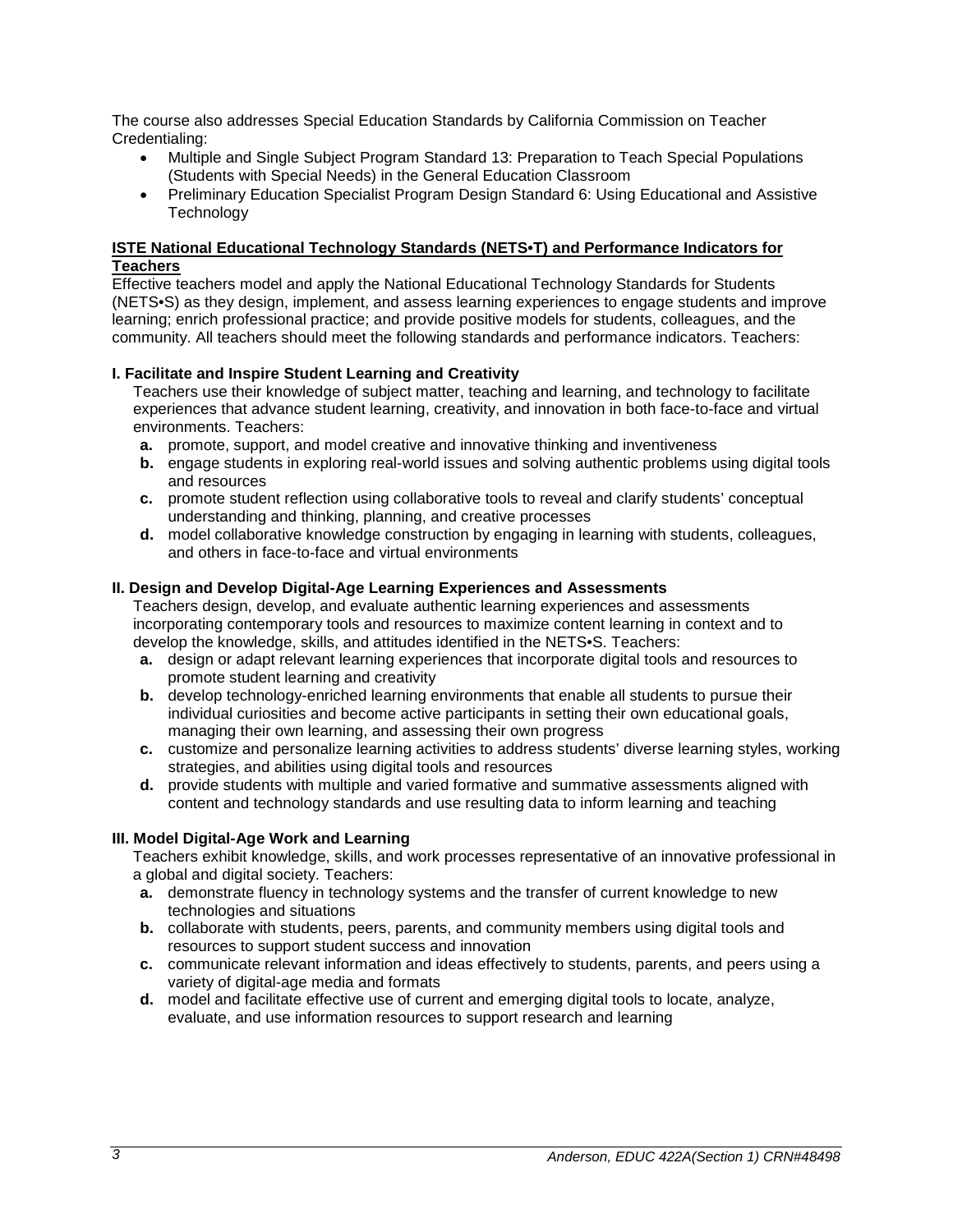## **IV. Promote and Model Digital Citizenship and Responsibility**

Teachers understand local and global societal issues and responsibilities in an evolving digital culture and exhibit legal and ethical behavior in their professional practices. Teachers:

- **a.** advocate, model, and teach safe, legal, and ethical use of digital information and technology, including respect for copyright, intellectual property, and the appropriate documentation of sources
- **b.** address the diverse needs of all learners by using learner-centered strategies and providing equitable access to appropriate digital tools and resources
- **c.** promote and model digital etiquette and responsible social interactions related to the use of technology and information
- **d.** develop and model cultural understanding and global awareness by engaging with colleagues and students of other cultures using digital-age communication and collaboration tools

#### **V. Engage in Professional Growth and Leadership**

Teachers continuously improve their professional practice, model lifelong learning, and exhibit leadership in their school and professional community by promoting and demonstrating the effective use of digital tools and resources. Teachers:

- **a.** participate in local and global learning communities to explore creative applications of technology to improve student learning
- **b.** exhibit leadership by demonstrating a vision of technology infusion, participating in shared decision making and community building, and developing the leadership and technology skills of others
- **c.** evaluate and reflect on current research and professional practice on a regular basis to make effective use of existing and emerging digital tools and resources in support of student learning
- **d.** contribute to the effectiveness, vitality, and self-renewal of the teaching profession and of their school and community

*ISTE (International Society for Technology in Education), 2008* [\(http://www.iste.org/docs/pdfs/nets-t](http://www.iste.org/docs/pdfs/nets-t-standards.pdf)[standards.pdf\)](http://www.iste.org/docs/pdfs/nets-t-standards.pdf)

## **CSUSM AND SOE POLICIES**

## **Professional Dispositions**

The California State University San Marcos School of Education fosters the development of the following professional dispositions among our students:

- *Social Justice and Equity*: Candidates appreciate the languages, communities, and experiences learners bring to the classroom. Candidates advocate for and support marginalized communities and individuals.
- *Collaboration*: Candidates learn and practice the skills of collaboration in their coursework and use them in their professional interactions with students, colleagues, parents, caregivers and those in the wider community.
- *Critical Thinking*: Candidates analyze various professional contexts, resulting in more informed decision-making about professional practice.
- *Professional Ethics*: Candidates learn to make and act on well-reasoned, principled judgments.
- *Reflective Teaching and Learning*: Candidates critically review their professional practice and the impact it has on student success.
- *Life-Long Learning*: Candidates are committed to actively seeking new knowledge, skills and experiences throughout their career.

(adopted by the COE Governance Community on January 19, 2007)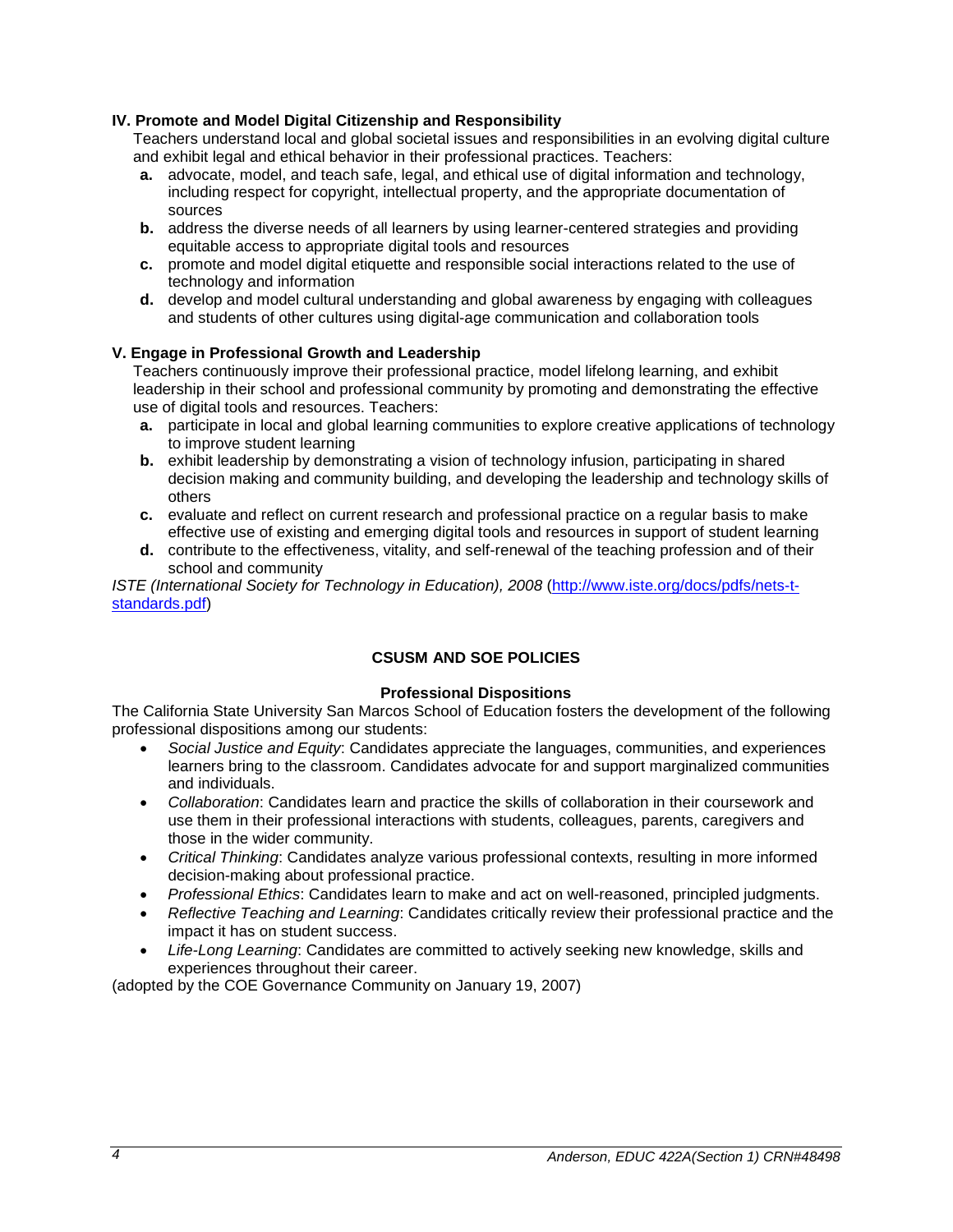#### **School of Education Attendance Policy**

Due to the dynamic and interactive nature of courses in the School of Education, all candidates are expected to attend all classes and participate actively. At a minimum, candidates must attend more than 80% of class time, or s/he may not receive a passing grade for the course at the discretion of the instructor. Individual instructors may adopt more stringent attendance requirements. Should the candidate have extenuating circumstances, s/he should contact the instructor as soon as possible. *(Adopted by the COE Governance Community, December, 1997).*

Teacher education is a professional preparation program. We practice positive professional dispositions. In addition, there will be discussion in each session. Active participation is important for the collective learning of the class members.

Accordingly, if more than 3 hours of class time (including online modules) are missed, a student cannot receive higher than a C+. Excessive tardiness will also result in loss of attendance/participation points. Notifying the instructor does not constitute an excuse. If extraordinary circumstances occur, please make an appointment with the instructor. Remember that communication is the key to success.

In addition to attending course sessions, students may need to use campus resources for some assignments. All students must plan times they can work in labs on campus. Students are required to check campus resources and availability of labs. Mac computers are available in ACD 202, ACD 211, UH 271, UH 273, and SCI2 306 in addition to other locations such as the library  $2<sup>nd</sup>$  floor. Students are required to use campus issued-email accounts and check email and the class Cougar Course (Moodle) site at least two times per week to communicate with instructor and peers.

#### **Students with Disabilities Requiring Reasonable Accommodations**

Candidates with disabilities who require reasonable accommodations must be approved for services by providing appropriate and recent documentation to the Office of Disable Student Services (DSS). This office is located in Craven Hall 4300, and can be contacted by phone at (760) 750-4905, or TTY (760) 750-4909. Candidates authorized by DSS to receive reasonable accommodations should meet with their instructor during office hours or, in order to ensure confidentiality, in a more private setting.

## **All University Writing Requirement**

The CSUSM writing requirement of 2500 words is met through the completion of course assignments. Therefore, all writing will be looked at for content, organization, grammar, spelling, and format.

If needed, it is suggested that you make an appointment with the Writing Center [\(http://www.csusm.edu/writing\\_center/\)](http://www.csusm.edu/writing_center/) to seek help with writing skills before submitting your written assignments.

#### **CSUSM Academic Honesty Policy**

"Students will be expected to adhere to standards of academic honesty and integrity, as outlined in the Student Academic Honesty Policy. All written work and oral presentation assignments must be original work. All ideas/materials that are borrowed from other sources must have appropriate references to the original sources. Any quoted material should give credit to the source and be punctuated with quotation marks.

Students are responsible for honest completion of their work including examinations. There will be no tolerance for infractions. If you believe there has been an infraction by someone in the class, please bring it to the instructor's attention. The instructor reserves the right to discipline any student for academic dishonesty in accordance with the general rules and regulations of the university. Disciplinary action may include the lowering of grades and/or the assignment of a failing grade for an exam, assignment, or the class as a whole."

Incidents of Academic Dishonesty will be reported to the Dean of Students. Sanctions at the University level may include suspension or expulsion from the University.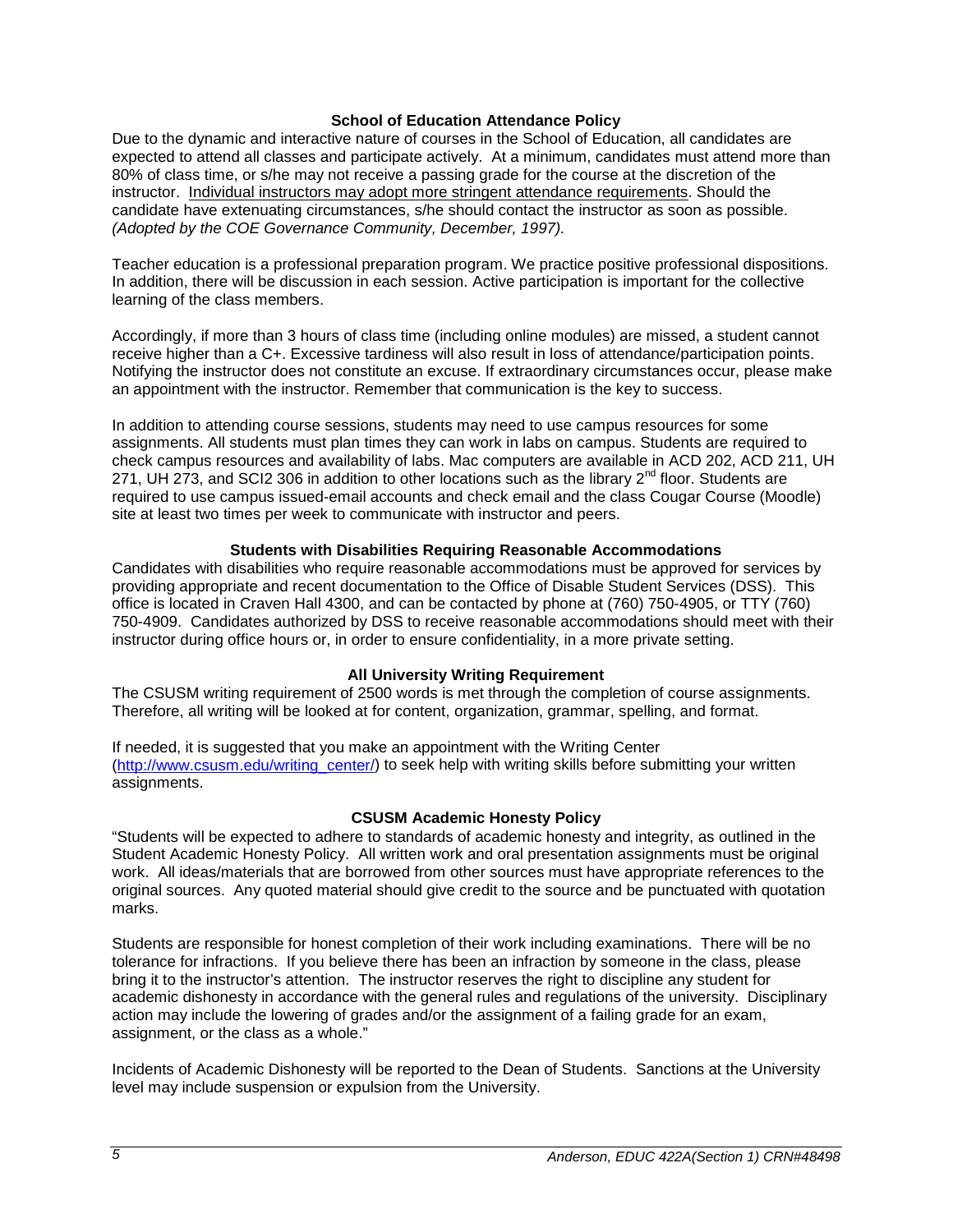## **Plagiarism:**

As an educator, it is expected that each candidate will do his/her own work, and contribute equally to group projects and processes. Plagiarism or cheating is unacceptable under any circumstances. If you are in doubt about whether your work is paraphrased or plagiarized see the Plagiarism Prevention for Students website [http://library.csusm.edu/plagiarism/index.html.](http://library.csusm.edu/plagiarism/index.html) If there are questions about academic honesty, please consult the University catalog.

#### **Use of Technology**

Candidates are expected to demonstrate competency in the use of various forms of technology (i.e. word processing, electronic mail, Moodle, use of the Internet, and/or multimedia presentations). Specific requirements for course assignments with regard to technology are at the discretion of the instructor. Keep a digital copy of all assignments for use in your teaching portfolio. All assignments will be submitted online, and some will be submitted in hard copy as well. Details will be given in class.

## **Electronic Communication Protocol**

Electronic correspondence is a part of your professional interactions. If you need to contact the instructor, e-mail is often the easiest way to do so. It is my intention to respond to all received e-mails in a timely manner. Please be reminded that e-mail and on-line discussions are a very specific form of communication, with their own nuances and etiquette. For instance, electronic messages sent in all upper case (or lower case) letters, major typos, or slang, often communicate more than the sender originally intended. With that said, please be mindful of all e-mail and on-line discussion messages you send to your colleagues, to faculty members in the School of Education, or to persons within the greater educational community. All electronic messages should be crafted with professionalism and care. Things to consider:

- Would I say in person what this electronic message specifically says?
- How could this message be misconstrued?
- Does this message represent my highest self?
- Am I sending this electronic message to avoid a face-to-face conversation?

In addition, if there is ever a concern with an electronic message sent to you, please talk with the author in person in order to correct any confusion.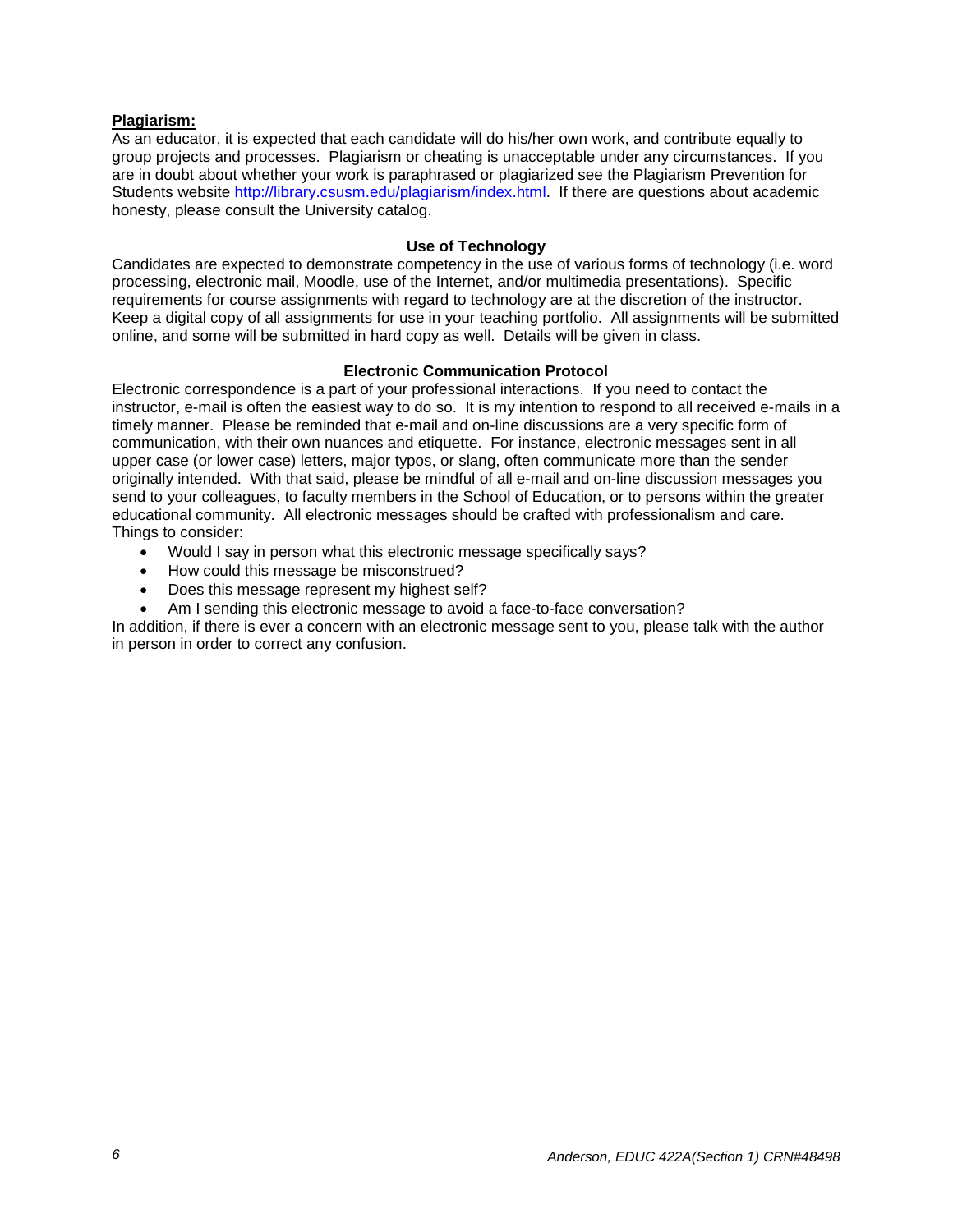# **ASSIGNMENTS | REQUIREMENTS | GRADING STANDARDS**

#### **Assignments**

| <b>Assignment</b>                                   | <b>Description</b>                                                                                                                                                                                                                                                                                                                           | <b>Pts</b>      | <b>Due</b>                       |
|-----------------------------------------------------|----------------------------------------------------------------------------------------------------------------------------------------------------------------------------------------------------------------------------------------------------------------------------------------------------------------------------------------------|-----------------|----------------------------------|
| <b>Introduction</b><br>Forum                        | Post a self-introduction on the class discussion forum.                                                                                                                                                                                                                                                                                      | 10              | Intro 9/17,<br>Comments          |
|                                                     | Respond to peers' postings. This is for community building.                                                                                                                                                                                                                                                                                  |                 | 9/20                             |
| Reading<br><b>Reflections &amp;</b>                 | Reflect on course readings related to NETS and current issues<br>in educational technology; maintain professional blogs,                                                                                                                                                                                                                     | 20              | Entries 9/17,<br><b>Comments</b> |
| Comments                                            | contribute to online discussions, and apply Netiquette in the<br>process.                                                                                                                                                                                                                                                                    |                 | 9/24                             |
| <b>Digital</b><br>Citizenship                       | Students explore issues concerning identity safety, cyber<br>bullying, cyber predators, piracy, copyright, fair use, and<br>plagiarism. They will become knowledgeable about digital<br>citizenship featured in NETS.T.                                                                                                                      | 10              | 9/27                             |
| <b>Information</b><br>Literacy & Diigo              | Students organize and manage online resources for projects<br>and share with others by means of Diigo social bookmarks.<br>The assignment requires critical evaluation of educational web<br>sites.                                                                                                                                          | 10 <sup>1</sup> | 9/27                             |
| Electronic<br>Grading                               | Students use an electronic grading program to create a<br>professional looking report and reflection on an individual<br>student.                                                                                                                                                                                                            | 10 <sup>1</sup> | 10/4                             |
| Prezi                                               | Students create a cloud-based presentation on an educational<br>topic, incorporating text, images, videos, & other media on a<br>Prezi canvas.                                                                                                                                                                                               | 15              | 10/4                             |
| <b>Google Drive</b><br>Collaboration                | Students use tools on Google Drive and collaborate on<br>projects. Each group will also share their learning with the<br>whole class by means of oral presentation and posting artifacts<br>and resources.                                                                                                                                   | 15              | 10/4                             |
| Attendance &<br>Professional<br><b>Dispositions</b> | Teacher candidates are expected to have a positive disposition<br>toward teaching and learning. They should help each other and<br>create a positive classroom environment for everyone. This<br>means having a positive attitude in class, being on time and<br>actively engaged in discussions and activities both in class and<br>online. | 10              | <b>NA</b>                        |

TOTAL POINTS POSSIBLE = 100

Detailed information is provided on Cougar Courses. Please note that modifications may occur at the discretion of the instructor. In addition to the assignments described above, performance assessment will be on student's cooperation and flexibility in response to unforeseen challenges and student's ability to perform tasks using a variety of technology tools.

## **Assignment Policy**

All assignments, requirements, due dates and scoring rubrics will be available through Cougar Courses. You are responsible to track your grades and progress in the course. In order to successfully complete this course, all assignments must be completed at an acceptable level noted on assignment directions and rubrics. All assignments are due by 11:55 p.m. on the due date, unless specified otherwise. Late assignment policy: -1 point one day late, -2 two days late, -3 three days late, and so on. After a week, no assignments will be accepted. If extraordinary circumstances occur, please contact the instructor immediately.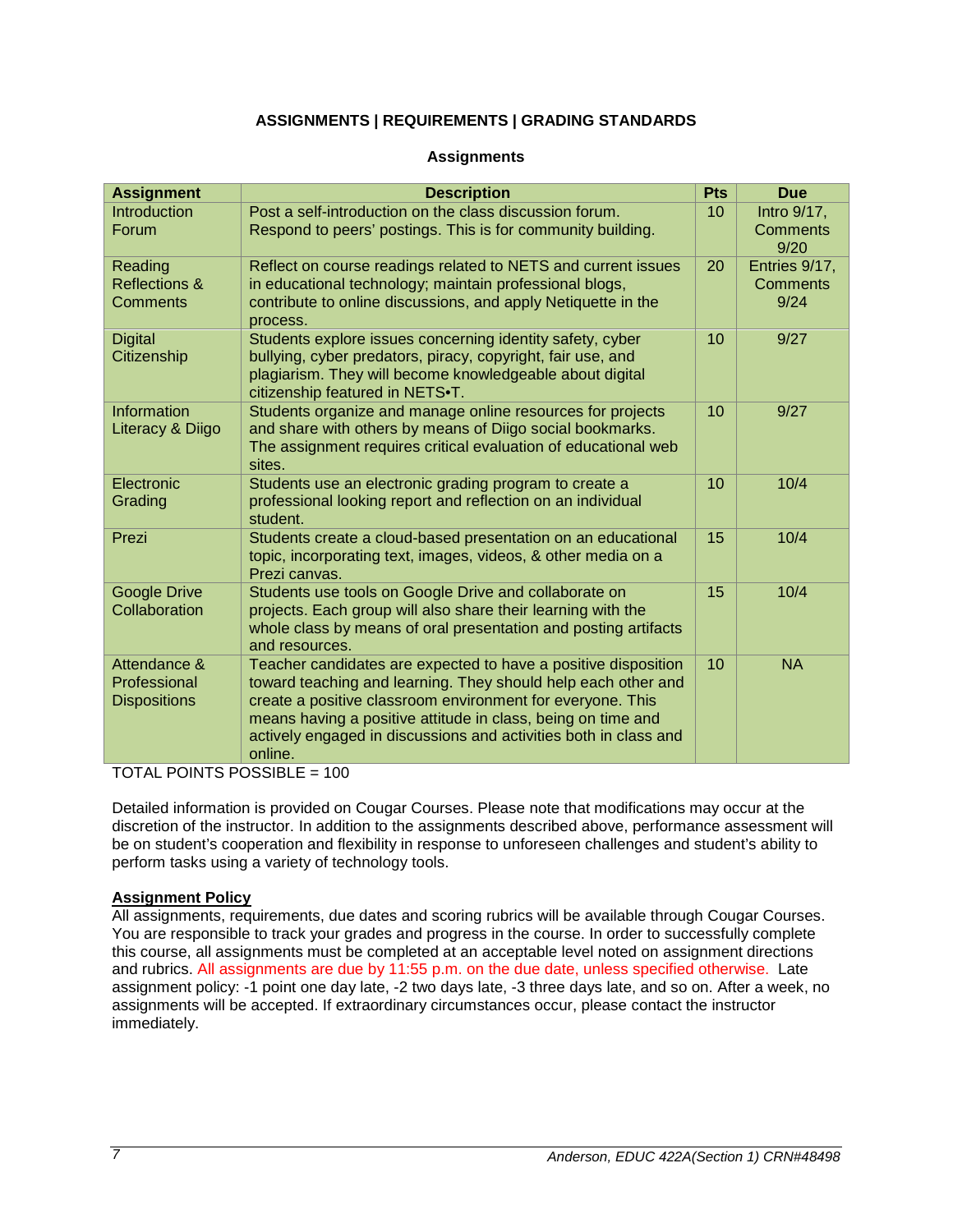## **Course Grades**

D:  $60\% - 69\%$ 

Final grades are calculated on the standard of:<br>A:  $93\% - 100\%$  A-:  $90\% - 92\%$ 

A: 93% - 100% A-: 90% - 92% B+: 87% - 89% B: 83% - 86%<br>B-: 80% - 82% C+: 77% - 79% C: 73% - 76% C-: 70% - 72% C+: 77% - 79%<br>F: below 60

Failure to complete this course with a grade of C+ or higher will prohibit a teacher candidate from entering a teaching credential program.